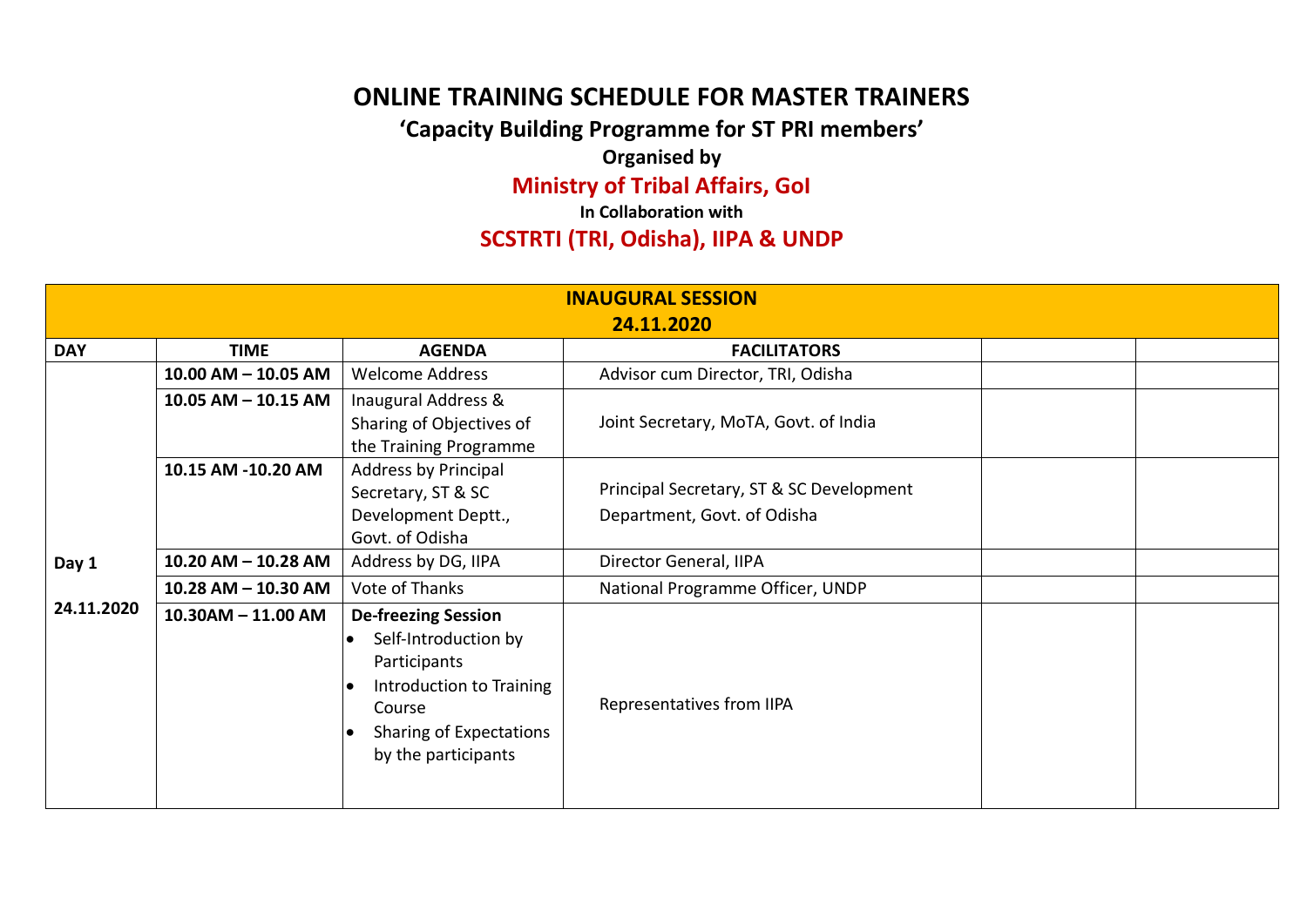| <b>TRAINING SCHEDULE</b>       |                   |                                                     |                                                                                                                                                                                                                                                                                                                                                                                                                                                                                                                                                                                                                                                                                                                                                                                                                                                                                                                           |                                                           |                                                                                                      |  |  |
|--------------------------------|-------------------|-----------------------------------------------------|---------------------------------------------------------------------------------------------------------------------------------------------------------------------------------------------------------------------------------------------------------------------------------------------------------------------------------------------------------------------------------------------------------------------------------------------------------------------------------------------------------------------------------------------------------------------------------------------------------------------------------------------------------------------------------------------------------------------------------------------------------------------------------------------------------------------------------------------------------------------------------------------------------------------------|-----------------------------------------------------------|------------------------------------------------------------------------------------------------------|--|--|
| (DAY 1)<br>24.11.2020          |                   |                                                     |                                                                                                                                                                                                                                                                                                                                                                                                                                                                                                                                                                                                                                                                                                                                                                                                                                                                                                                           |                                                           |                                                                                                      |  |  |
| <b>DAY</b>                     | <b>TIME</b>       | <b>MODULES</b>                                      | <b>COMPONENTS</b>                                                                                                                                                                                                                                                                                                                                                                                                                                                                                                                                                                                                                                                                                                                                                                                                                                                                                                         | <b>RESOURCE</b><br><b>PERSONS</b>                         | <b>FORMAT</b>                                                                                        |  |  |
| DAY <sub>1</sub><br>24.11.2020 | 11.00 AM -12.00 N | Know your Country, Your<br><b>State and Your GP</b> | Basic Statistics about India & Scheduled<br>Tribes in India<br>States & UTs of India<br>Climate and geographical diversity<br>(State Specific details may be added by different<br>States)<br>Local Self Governance & Panchayati Raj System<br>Importance & Significance of tribal self-<br>governance in the light of the history of<br>Tribal Development Administration in India<br>Concept of tribe and how it differs from<br>other societies, tribals' traditional self-<br>governance system<br>Local Self Governance and Trends of<br>decentralization in governance after<br>independence<br>Evolution of Panchayati Raj System and Key<br>features of 73rd Constitutional Amendment<br>Structure and form of Three Tier Panchayati<br>raj Institutions (Grama Panchayat, Panchayat<br>Samiti, Zilla Parishad)<br>The Powers and functions of Gram Sabha in<br>the context of decentralized governance<br>system | Dr. Nupur Tiwary,<br>IIPA/<br>Representative<br>from IIPA | Power Point/<br>$AVs/lecture -$<br>45 mins<br>Interaction &<br>Doubt<br>Clarification $-$<br>15 mins |  |  |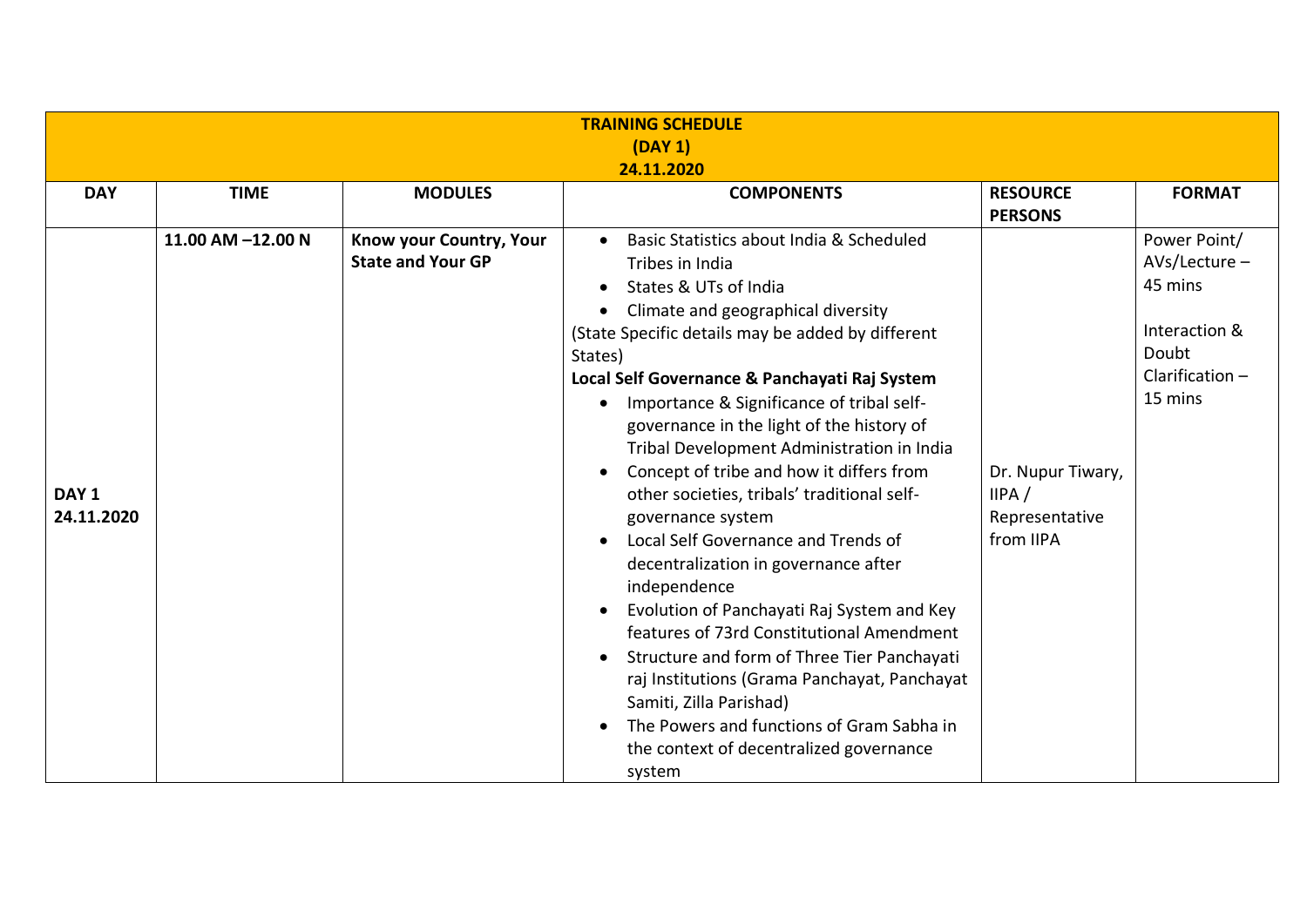| Day 1<br>24.11.2020 | $12.00 N - 1.00 PM$<br>$1.00$ PM $- 1.30$ PM | <b>Administration &amp;</b><br><b>Financial Management of</b><br><b>Your GP</b><br><b>Online Portal on</b><br>Panchayati Raj System<br>(Single point access to<br>information on functions<br>of GP, roles &<br>responsibilities of ERs) | Composition & Functions of a Gram<br>Panchayat<br>Role of Elected Representatives and How<br>does a GP perform these functions<br>Meetings of GP<br><b>Office Management of GPs</b><br>Sources of Funds & Financial Management in<br>GP<br>Preparation of Gram Panchayat Development<br>Plan<br><b>Standing Committees of GP</b><br>Role and Responsibilities of functionaries of<br>GP in Implementation of different Schemes<br>of Govt<br>Priya-Soft<br>PlanPlus<br>ActionSoft<br>Area Profiler<br><b>ServicePlus</b><br><b>Local Government Directory</b><br>Gram Swaraj Portal<br><b>IEC</b><br>E-Governance-Panchayat Mission Mode<br>Project | Representative<br>from IIPA<br>Dr. Nupur Tiwary,<br><b>IIPA</b> | Power Point/<br>$AVs/$ Lecture –<br>45 mins<br>Interaction &<br>Doubt<br>Clarification $-$<br>15 mins<br>Lecture &<br>Interaction $-30$<br>mins |
|---------------------|----------------------------------------------|------------------------------------------------------------------------------------------------------------------------------------------------------------------------------------------------------------------------------------------|-----------------------------------------------------------------------------------------------------------------------------------------------------------------------------------------------------------------------------------------------------------------------------------------------------------------------------------------------------------------------------------------------------------------------------------------------------------------------------------------------------------------------------------------------------------------------------------------------------------------------------------------------------|-----------------------------------------------------------------|-------------------------------------------------------------------------------------------------------------------------------------------------|
|                     |                                              |                                                                                                                                                                                                                                          | <b>INTERSESSION BREAK</b>                                                                                                                                                                                                                                                                                                                                                                                                                                                                                                                                                                                                                           |                                                                 |                                                                                                                                                 |
|                     | $2.30$ PM $- 3.30$ PM                        | <b>Improving Status of</b><br><b>Health, Nutrition &amp;</b><br><b>Sanitation in your GP</b>                                                                                                                                             | Health Status of ST population in India and<br>$\bullet$<br>key health issues of tribals<br>Communicable & Non-Communicable<br><b>Diseases</b>                                                                                                                                                                                                                                                                                                                                                                                                                                                                                                      | Kiran Jyoti, UNDP<br>Consultant                                 | Power Point/<br>AVs/Lecture -<br>45 mins                                                                                                        |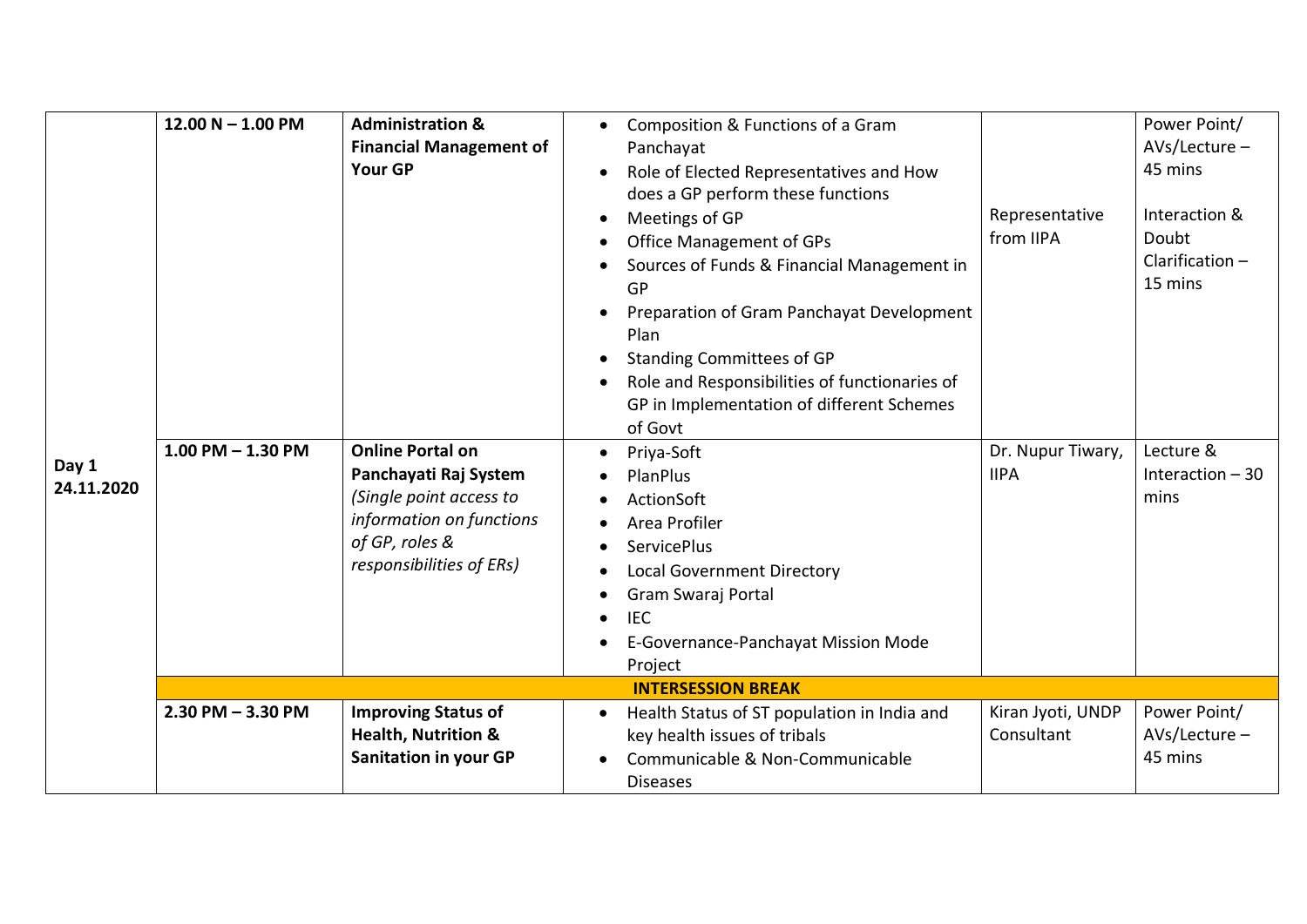| Day 1<br>24.11.2020 | $3.30$ PM $- 4.30$ PM<br>$4.30$ PM $- 5.15$ PM | <b>Improving Status</b><br><b>Education in your GP</b><br><b>Capacity Building &amp;</b><br><b>Strengthening of elected</b><br>women representatives in<br><b>PRIS</b> | Sickle Cell and Nutritional Anaemia<br>$\bullet$<br>How to keep ourselves healthy<br><b>Balanced Diet</b><br>Sanitation (Building and use of toilets,<br>Safe disposal of child faeces,<br>Handwashing, Safe storage and handling<br>of drinking water)<br>Menstrual Hygiene & Safe Motherhood<br>for adolescent girls & women<br>Key health functionaries & health facilities in<br>the village<br>Role of GP & Elected Representatives to<br>improve status of health, nutrition &<br>sanitation in GP area<br>Education Status of ST population in India &<br>$\bullet$<br>key issues related to education of tribals<br><b>Right to Education Act</b><br>Key functionaries & education facilities in the<br>village/GP<br>Ways to improve status of school education<br>amongst children<br>Role of Gram Panchayat & ERs to improve<br>status of school education in the GP area<br>Strengthening women's effective<br>$\bullet$<br>participation as EWRs and in decision making<br>Strengthening women's role in Gram Sabha<br>$\bullet$<br>Convergence with Women SHGs/Other | Kuldeep,<br><b>Consultant MoTA</b><br>Ramamani<br>Patnaik,<br><b>Consultant MoTA</b><br>Representative<br>from IIPA | Interaction &<br>Doubt<br>Clarification $-$<br>15 mins<br>Power Point/<br>$AVs/Lecture -$<br>45 mins<br>Interaction &<br>Doubt<br>Clarification $-$<br>15 mins<br>PPT/ Lecture-30<br>mins.<br>Doubt |
|---------------------|------------------------------------------------|------------------------------------------------------------------------------------------------------------------------------------------------------------------------|------------------------------------------------------------------------------------------------------------------------------------------------------------------------------------------------------------------------------------------------------------------------------------------------------------------------------------------------------------------------------------------------------------------------------------------------------------------------------------------------------------------------------------------------------------------------------------------------------------------------------------------------------------------------------------------------------------------------------------------------------------------------------------------------------------------------------------------------------------------------------------------------------------------------------------------------------------------------------------------------------------------------------------------------------------------------------------|---------------------------------------------------------------------------------------------------------------------|-----------------------------------------------------------------------------------------------------------------------------------------------------------------------------------------------------|
|                     |                                                |                                                                                                                                                                        |                                                                                                                                                                                                                                                                                                                                                                                                                                                                                                                                                                                                                                                                                                                                                                                                                                                                                                                                                                                                                                                                                    |                                                                                                                     |                                                                                                                                                                                                     |
|                     |                                                |                                                                                                                                                                        |                                                                                                                                                                                                                                                                                                                                                                                                                                                                                                                                                                                                                                                                                                                                                                                                                                                                                                                                                                                                                                                                                    |                                                                                                                     |                                                                                                                                                                                                     |
|                     |                                                |                                                                                                                                                                        | institutions at GP level                                                                                                                                                                                                                                                                                                                                                                                                                                                                                                                                                                                                                                                                                                                                                                                                                                                                                                                                                                                                                                                           |                                                                                                                     | Clarification-15<br>mins                                                                                                                                                                            |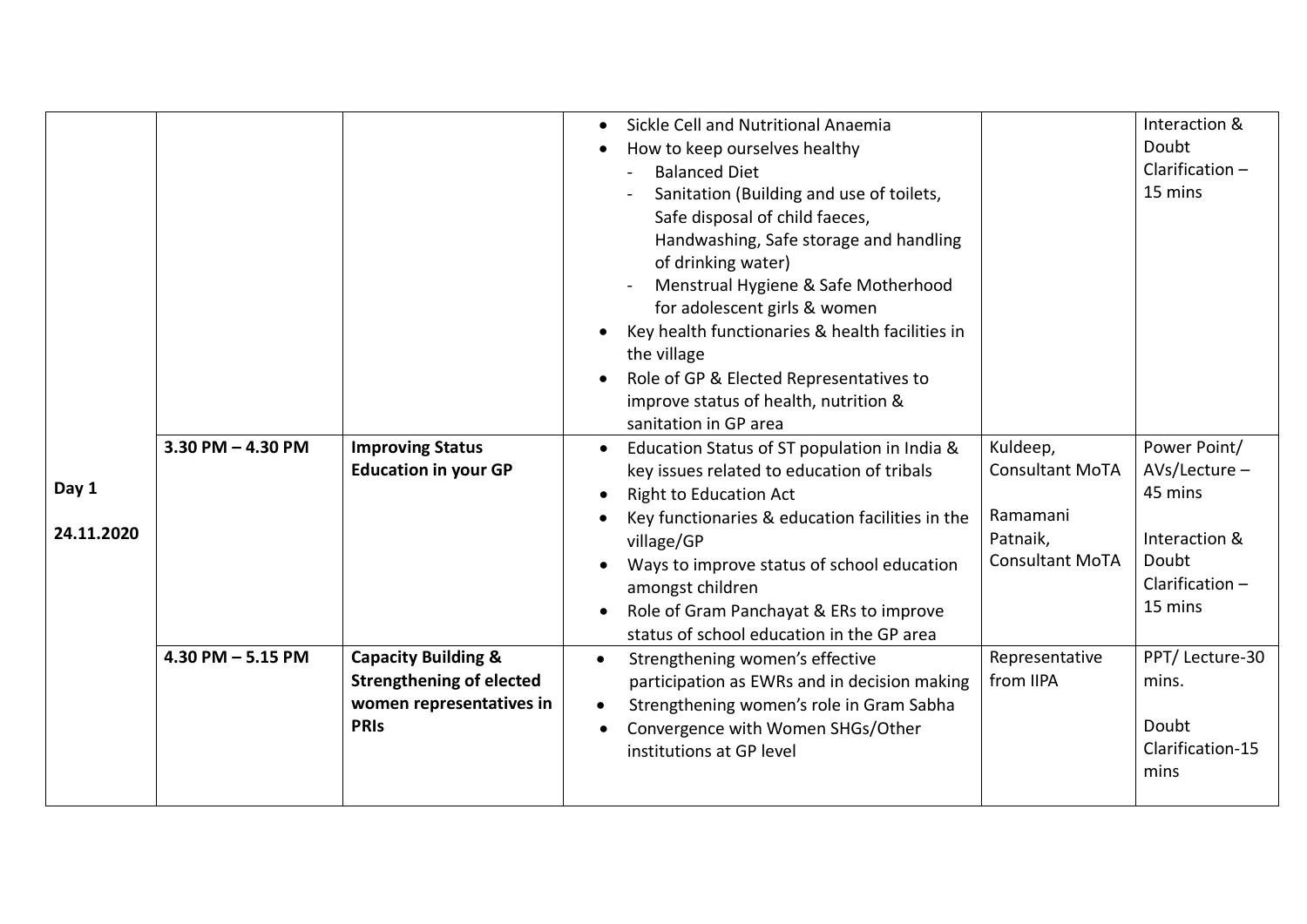| <b>TRAINING SCHEDULE</b><br>DAY <sub>2</sub><br>25.11.2020 |                        |                                                     |                                                                                                                                                                                                                                                                                                 |                                                                                                |                                                                                                  |  |
|------------------------------------------------------------|------------------------|-----------------------------------------------------|-------------------------------------------------------------------------------------------------------------------------------------------------------------------------------------------------------------------------------------------------------------------------------------------------|------------------------------------------------------------------------------------------------|--------------------------------------------------------------------------------------------------|--|
|                                                            | $11.00$ AM $- 2.00$ PM | Know the Rights of the<br><b>Tribal Communities</b> | Fundamental Rights under the Constitution<br>$\bullet$<br>Special Provisions for STs under the<br>Constitution<br>Fifth Schedule Area in the Constitution of<br>India<br>Role of Governor in Fifth Schedule Area<br><b>Tribes Advisory Council</b><br>Panchayats (Extension of Scheduled Areas) | TRI, Odisha<br>Dr. K.K Patnaik,<br>IAS (Retd.),<br>Regional Head,<br><b>ISS</b><br>TRI, Odisha | Power Point/<br>$AVs/$ Lecture –<br>45 hrs<br>Interaction<br>& Doubt<br>Clarification<br>15 mins |  |
| <b>DAY -2</b><br>25.11.2020                                |                        |                                                     | Act, 1996 (PESA)                                                                                                                                                                                                                                                                                | Dr. K.K Patnaik,<br>IAS (Retd.),<br>Regional Head,<br><b>ISS</b>                               |                                                                                                  |  |
|                                                            |                        |                                                     | Forest Rights Act, 2006<br>$\bullet$                                                                                                                                                                                                                                                            | Tushar Dash, TRI,<br>Odisha                                                                    | Power Point/<br>AVs/Lecture-                                                                     |  |
|                                                            |                        |                                                     | Scheduled Caste & Schedule Tribe<br>$\bullet$<br>(Prevention of Atrocities) Act                                                                                                                                                                                                                 | Tushar Dash, TRI<br>Odisha                                                                     | 45 hrs<br>Interaction<br>& Doubt<br>Clarification<br>15 mins                                     |  |
|                                                            |                        |                                                     | Inter State Migration (Labour Rights and<br>Provisions)                                                                                                                                                                                                                                         | Anjali Borade,<br>Disha Foundation                                                             | Power Point/<br>$AVs/$ Lecture –<br>45 hrs<br>Interaction<br>& Doubt<br>Clarification<br>15 mins |  |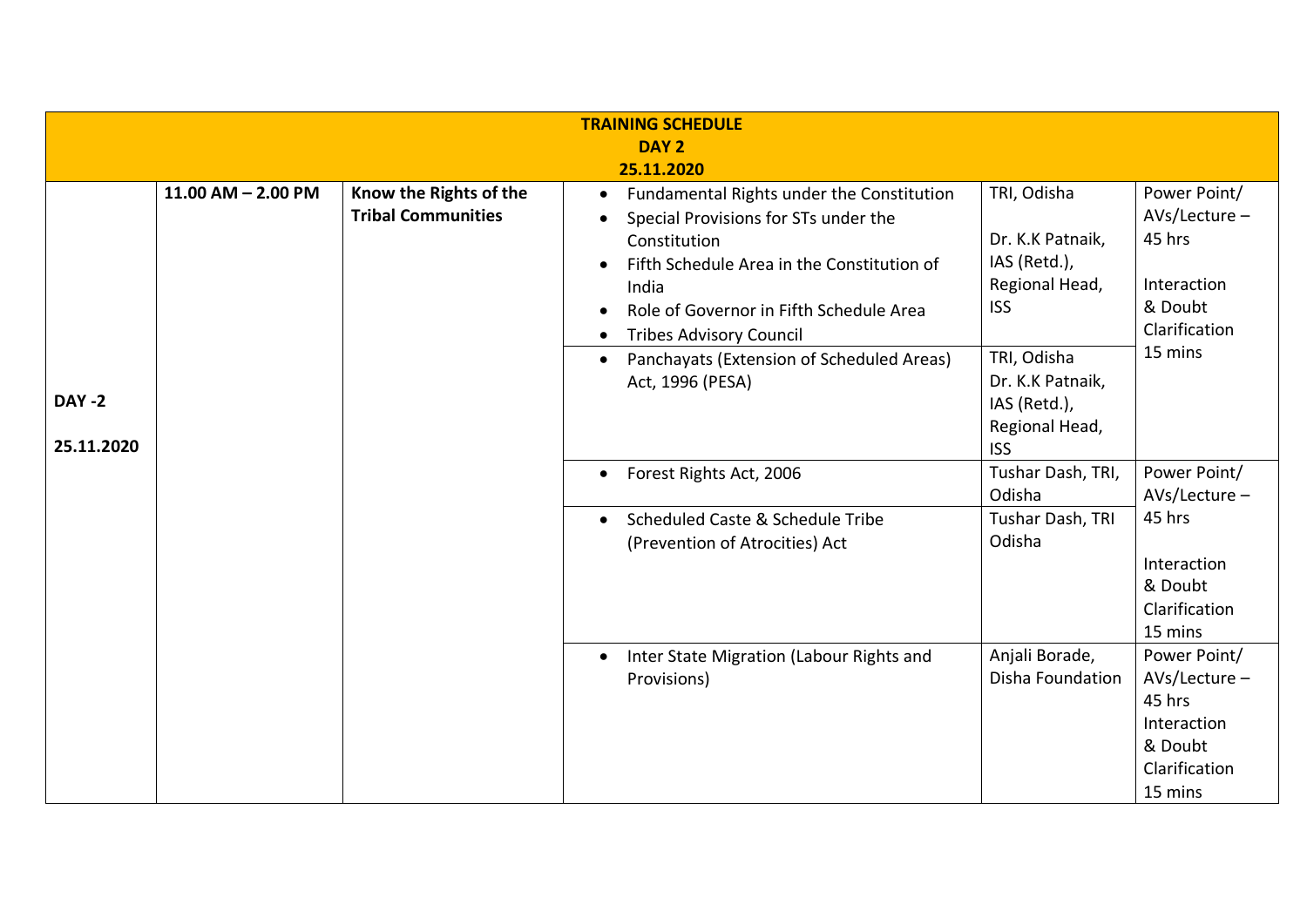|                             |                       | <b>INTERSESSION BREAK</b>                                                                |                                                                                                                                                                                                                                                                                                                                                                                                                                                                          |                                                                                                                          |                                                                                                      |  |
|-----------------------------|-----------------------|------------------------------------------------------------------------------------------|--------------------------------------------------------------------------------------------------------------------------------------------------------------------------------------------------------------------------------------------------------------------------------------------------------------------------------------------------------------------------------------------------------------------------------------------------------------------------|--------------------------------------------------------------------------------------------------------------------------|------------------------------------------------------------------------------------------------------|--|
| <b>DAY -2</b><br>25.11.2020 | $3.00$ PM $-$ 4.00 PM | <b>Flagship Programmes/</b><br><b>Schemes of Central Govt.</b><br>for Tribal Development | <b>Health &amp; Sanitation</b><br>National Health Mission (NHM)<br>$\bullet$<br>Accredited Social Health Activist (ASHA)<br>$\bullet$<br>Mobile Health Unit (National Ambulance<br>$\bullet$<br>Service)<br>Janani Surakhsha Yojana (JSY)<br>$\bullet$<br>Janani Shishu Suraksha Karyakram (JSSK)<br>$\bullet$<br>Rastriya Bal Surakshya Karyakram (RBSK)<br>$\bullet$<br>Rastriya Swasthya Bima Yojana (RSBY)<br>Swachha Bharat Abhiyan - Grameen (SBA- G)<br>$\bullet$ | Representative<br>from UNDP                                                                                              | Power Point/<br>AVs/Lecture-<br>40 mins<br>Interaction &<br>Doubt<br>Clarification $-$<br>10 mins    |  |
|                             |                       |                                                                                          | <b>Nutrition</b><br>POSHAN ABHIYAN<br>$\bullet$<br>Mid Day Meal (MDM)<br>$\bullet$<br>Integrated Child Development Scheme (ICDS)<br>$\bullet$<br><b>SABALA</b><br>$\bullet$                                                                                                                                                                                                                                                                                              | <b>TRI Odisha</b><br>(Saurabh<br>Bhattacharjee,<br>Nutrition Expert,<br>UNICEF)                                          | Power Point/<br>$AVs/Lecture -$<br>30 mins<br>Interaction &<br>Doubt<br>Clarification $-$<br>10 mins |  |
|                             | $4.00$ PM $-$ 5.00 PM | <b>Flagship Programmes/</b><br><b>Schemes of Central Govt.</b><br>for Tribal Development | <b>Education</b><br>Samagra Siksha Abhiyan (SSA)<br><b>Scholarship Programmes</b><br>$\bullet$<br>Ekalavya Model Residential Schools (EMRS)<br>$\bullet$<br>Ashram Schools<br>$\bullet$<br><b>Educational Complex</b><br>$\bullet$<br>Kasturba Gandhi Balika Vidyalaya (KGBV)<br>$\bullet$                                                                                                                                                                               | Kuldeep,<br>Consultant -<br>MoTA - EMRS<br>Ramamani<br>Patnaik,<br><b>Consultant MoTA</b><br>- Scholarship<br>Programmes | Power Point/<br>$AVs/Lecture -$<br>45 mins<br>Interaction &<br>Doubt<br>Clarification $-$<br>15 mins |  |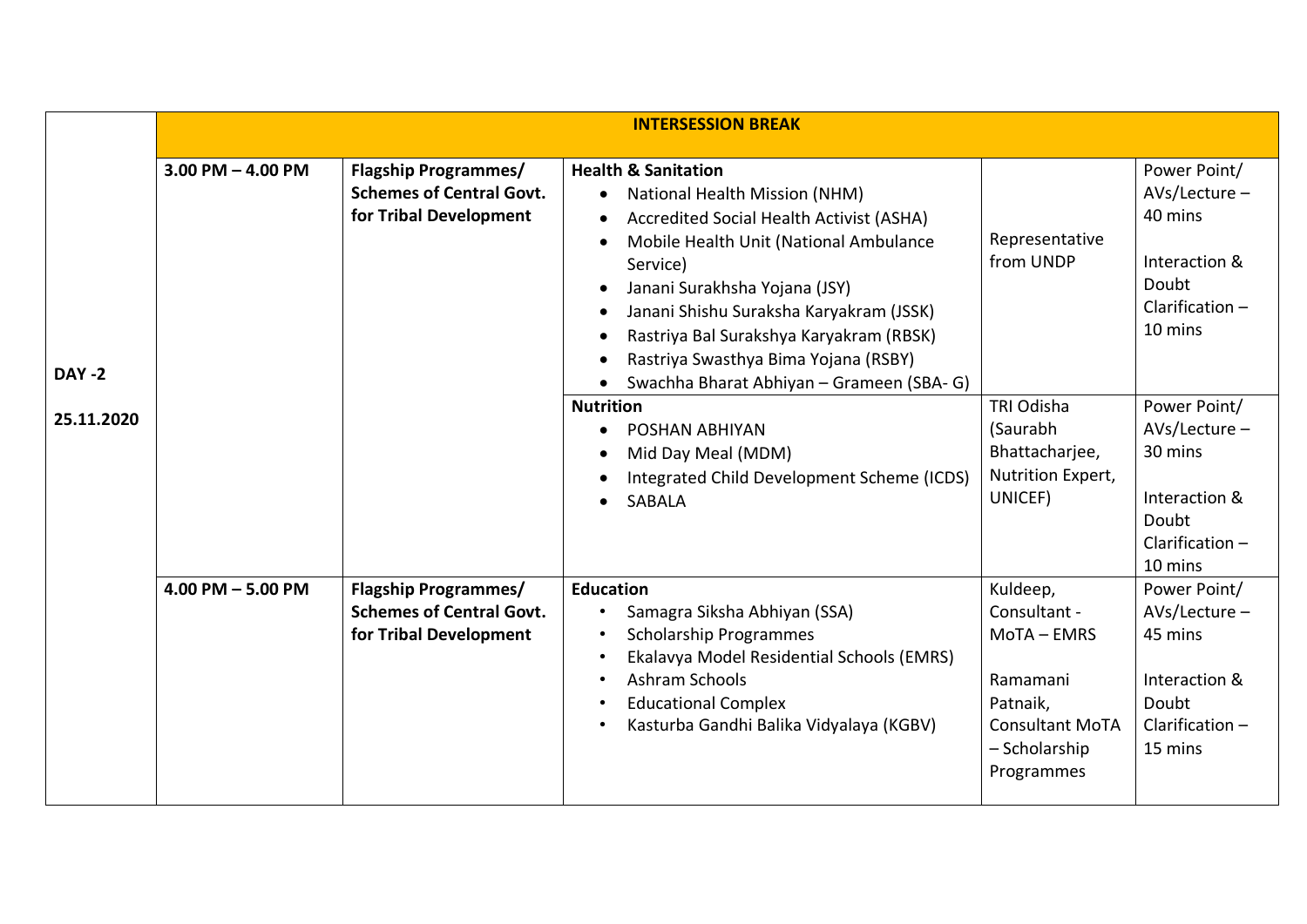| <b>TRAINING SCHEDULE</b><br>DAY <sub>3</sub> |                   |                                                                                          |                                                                                                                                                                                                                                                                                                                                                                                   |                                                                                                            |                                                                                  |  |
|----------------------------------------------|-------------------|------------------------------------------------------------------------------------------|-----------------------------------------------------------------------------------------------------------------------------------------------------------------------------------------------------------------------------------------------------------------------------------------------------------------------------------------------------------------------------------|------------------------------------------------------------------------------------------------------------|----------------------------------------------------------------------------------|--|
|                                              |                   |                                                                                          | 26.11.2020                                                                                                                                                                                                                                                                                                                                                                        |                                                                                                            |                                                                                  |  |
|                                              | 11.00 AM -2.00 PM | <b>Flagship Programmes/</b><br><b>Schemes of Central Govt.</b><br>for Tribal Development | Livelihood & Welfare Programmes/Schemes<br><b>SCA to TSS</b><br>Grants in Aid under Article 275 (1) of<br>Constitution<br><b>TRIFED</b><br>Van Dhan Yojana                                                                                                                                                                                                                        | Devashis Das,<br>Livelihood<br>Consultant, MoTA<br>Roy Mathew, MD<br><b>TRIFED</b>                         | Power Point/<br>$AVs/lecture - 1$<br>hrs 15 mins<br>Interaction &<br>Doubt       |  |
| $DAY - 3$                                    |                   |                                                                                          | <b>MSP to MFPs</b><br>Institutional Support for Development and<br>Marketing of Tribal Products/Produce<br>Development of Particularly Vulnerable<br><b>Tribal Groups</b><br><b>MGNREGS</b><br>$\bullet$<br>National Rural Livelihood Mission (NRLM)<br>Pradhan Mantri Kisan Samman Nidhi Yojana<br>(PM-KISAN)                                                                    | Subrat Nayak,<br><b>FRA &amp; PVTG</b><br>Consultant, MoTA<br>Sisir Kanta<br>Pradhan,<br>Livelihood Expert | Clarification $-$<br>15 mins<br>Power Point/<br>$AVs/lecture - 1$<br>hrs 15 mins |  |
| 26.11.2020                                   |                   |                                                                                          | <b>Social Security Schemes</b><br>Pension Schemes (IGNOAPS, IGNDPS,<br>IGNWPS)<br>Aam Admi Bima Yojna<br>Janashree Bima Yojana<br>Pradhan Mantri Kisan Maan-DhanYojana<br>Pradhan Mantri Fasal BimaYojana (PMFBY)<br>Pradhan Mantri Jan Dhan Yojna (PMJDY)<br>National Family Benefit Scheme (NFBS)<br>PM Awas Yojana<br>Public Distribution System (PDS)<br>Antodaya Anna Yojana | Sisir Kanta<br>Pradhan,<br>Livelihood Expert                                                               | Interaction &<br>Doubt<br>Clarification-<br>15 mins                              |  |